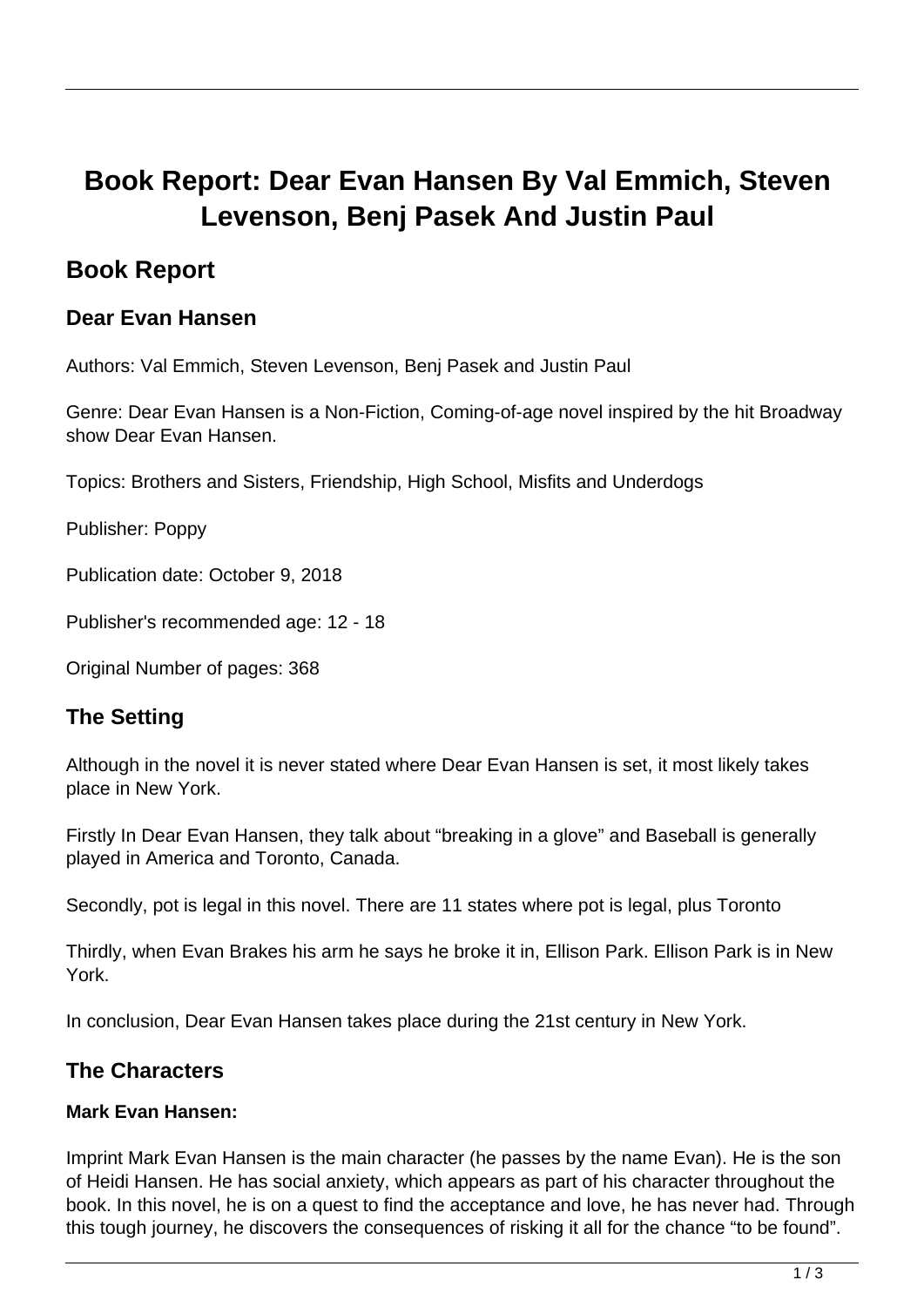#### **Connor Murphy:**

Connor Murphy or the 'freak' as he is known at school is a catalyst ('A catalyst character, is the character in a story who causes the protagonist, to move toward some kind of action or transformation'.) Connor Murphy was 17 years old, the older brother of Zoe Murphy and the son of Cynthia and Larry Murphy. Connor had depression and anxiety but was unable to get help because he didn't get the positive attention he needed. Although his mother tried to help him, he fought with both his parents and sister Zoe. Their complicated relationships created a very stressful environment and later cost Connor's life.

#### **Zoe Murphy:**

Zoe Murphy is the youngest child of Cynthia and Larry Murphy and Connor Murphy's sister. The novel mentions that she plays in her school jazz band and constantly apologizes to anyone that her brother is rude to. As her brother is always getting himself into trouble she feels the pressure keep up her reputation of being the 'good child' in her family and is probably the main reason that she keeps most of her struggles to herself.

Other Characters: Cynthia Murphy, Larry Murphy, Heidi Hansen, Jared Kleinman, Alana Beck etc.

#### **The Plot**

Dear Evan Hansen is the story of a high school student Evan Hansen who deals with social anxiety and yearns to belong. When a classmate commits suicide, all of a sudden Evan Hansen who usually goes by unnoticed finds himself at the centre of this tragedy. In an attempt to comfort Connor's family, Evan pretends that he was best friends with Muphy's son. He invents a fake email account to prove their friendship, and when a fake suicide note goes viral, Evan finds himself the face of a video about loneliness and friendship.

As this is happening, Evan is drawn so deep into the lie that he doesn't know how to get out of the mess and finds that he has 'been found' and is no longer invisible to the people around him.

Eventually, Evan is forced to make a decision between truthfully giving up the fantasy he's created and going back to his regular life, or risk taking the bullet and lose everything he's ever wanted.

#### **The Techniques Used**

Dear Evan Hansen explores the idea of Loneliness. Loneliness is a common issue in schools and teenagers. The authors are able to successfully convey empathy for one such child. The authors use powerful tactile imagery to convey the feelings of Evan. The frustration and boredom of Evan are expressed in the line 'I sit up and lift my hand off the floor, the dust from so many sneakers clinging to my moist palms. People walk by, stepping around me, some offering unhelpful commentary, but its doesn't matter. I cant hear them. I can't move, either. I don't want to. Why should I?'

Violence and isolation are what Evan experiences and observes at school. It's not a welcoming place for him and the tactile imagery of his hand, (which should be someone else's hand